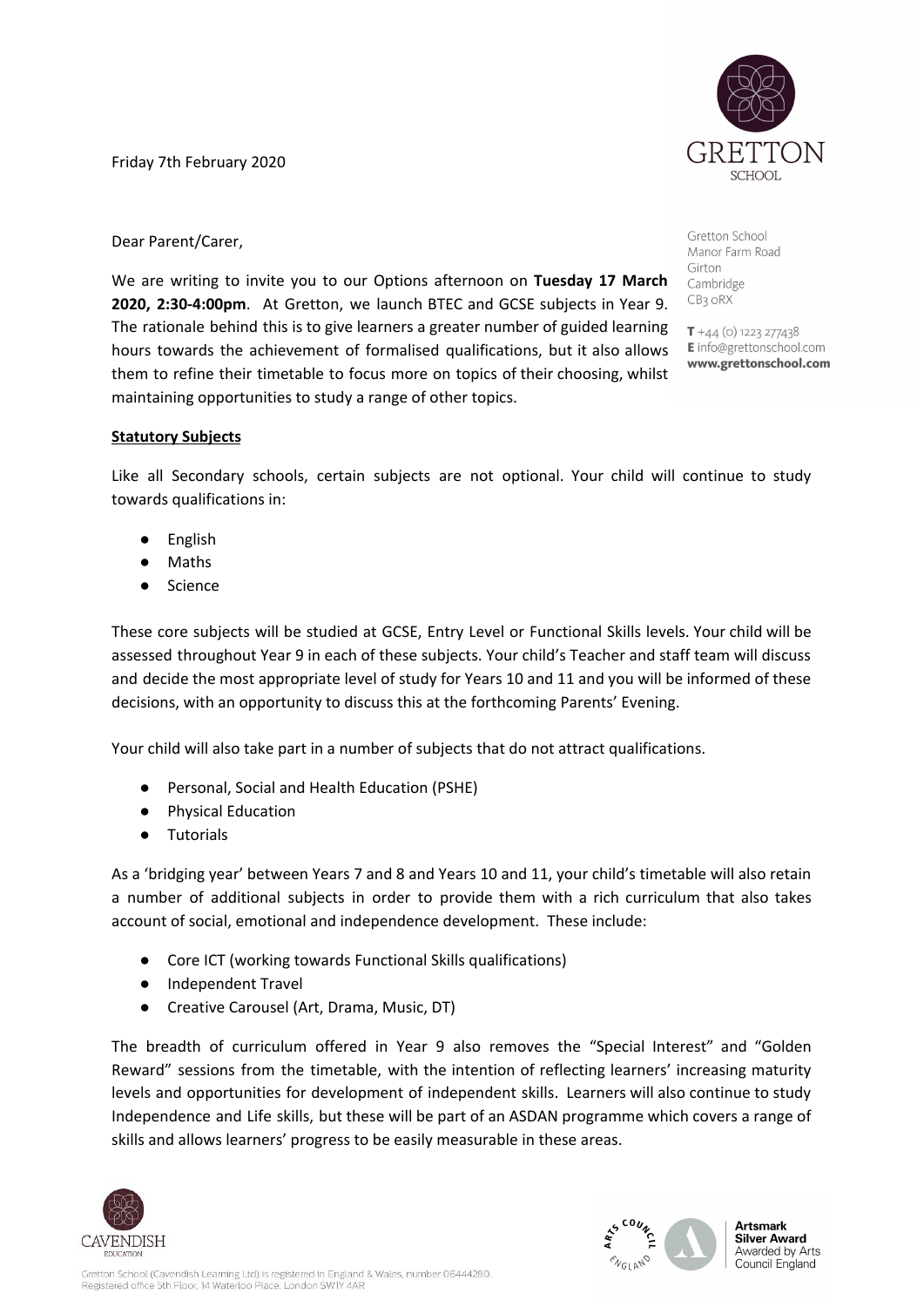

## **Options Subjects**

All options subjects will lead to either a GCSE, BTEC, Functional Skills, NCFE or Entry level qualification. This is dependent on continuing assessment of learner achievement and on each learner's social/emotional readiness to progress.

Your child will therefore need to choose **three** subjects to study across Years 9-11. We ask that students make a total of five choices, indicating their preference by numbering 1-5, with 1 being most preferred to study. Where timetabling allows, we will do our utmost to ensure that at least some first choices are available, but it is useful to have contingencies where there exist clashes in timetabling offers. In addition, with efficiency of resources in mind, it

Gretton School Manor Farm Road Girton Cambridge CB<sub>3</sub> oRX

 $T + 44$  (0) 1223 277438 E info@grettonschool.com www.grettonschool.com

may also not be viable to run certain programmes, for example, where there is a limited interest in the subject area; any such decision that impacts on your child will be conveyed to you.

This letter is to invite you and your child to the Options afternoon on **Tuesday 17th March 2020 from 2:30-4:00pm**, where you will have the opportunity to discuss Options choices and core subjects with teachers and staff. The afternoon will commence with a brief introduction and you will also be able to take away a Subject Overview sheet for each subject area, to give you and your child a better understanding of the way in which each topic is delivered and assessed.

The attached form will then need to be completed and submitted **to Form Tutors by Friday 24th April 2020**, in order that we can start to plan the timetables for Year 9.

If you have any questions please do not hesitate in contacting us by phone or email; there will, of course, be opportunities to ask any questions at the Options Afternoon.

Yours faithfully

Mr R Thomas Mr D Watkins

Options Coordinator **Key Stage 4 Coordinator**